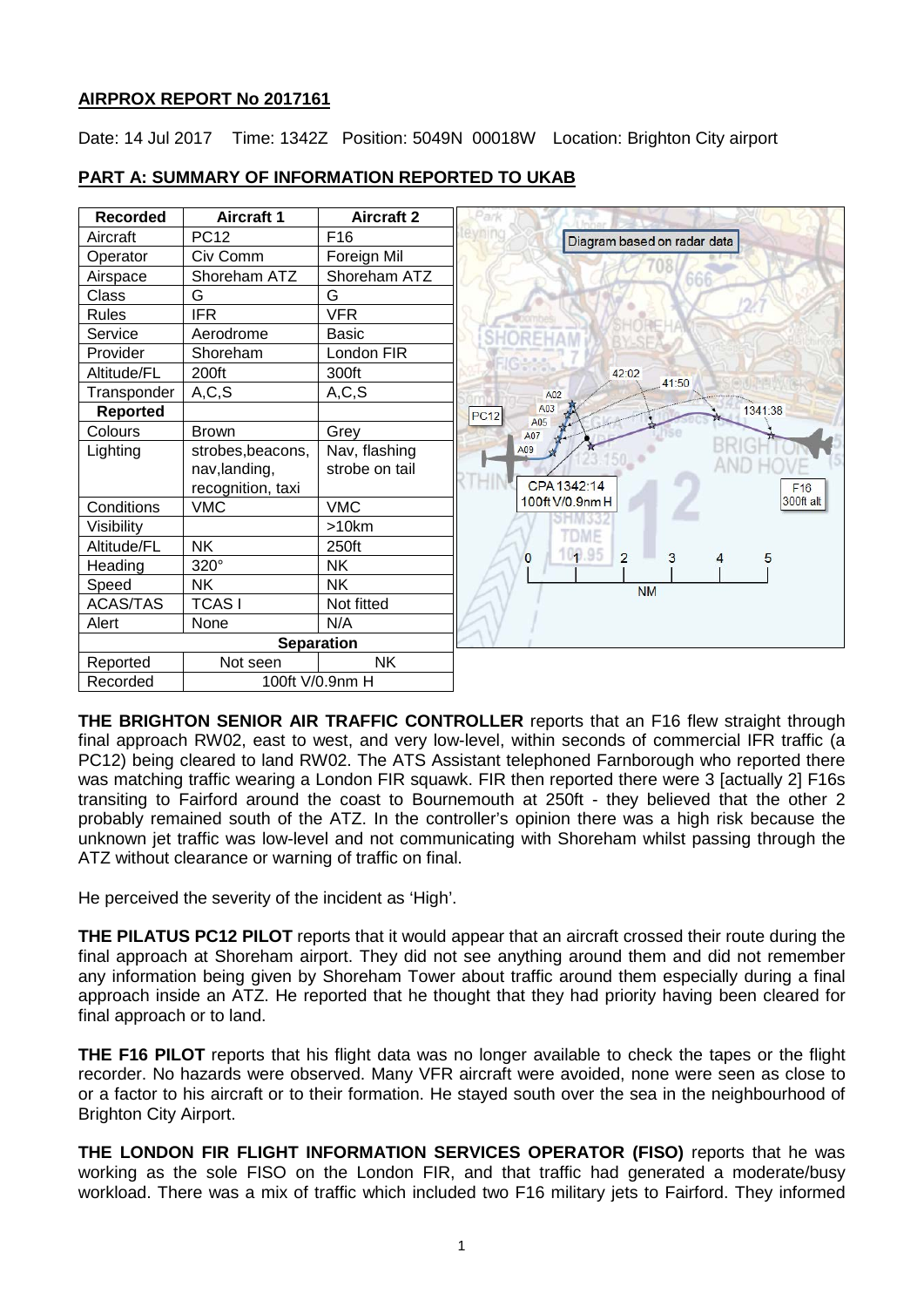him that they would be 250ft over the sea, 2000ft over the land, and that their routing would be DVR, over the sea to Bournemouth. He advised the pilots to remain outside CAS and passed their details to Bournemouth radar. He was informed by Shoreham that a fast-jet had crossed the approach of [RW02] whilst a PC12 was on final approach. He passed the details of the F16 to Shoreham, which was the only aircraft he was working in that area at that time.

## **Factual Background**

The weather at Brighton City was recorded as follows:

EGKA 141320Z 31011KT 9999 FEW035 20/10 Q1020

#### **Analysis and Investigation**

## **CAA ATSI**

The F16 was one of a pair who had free-called London Information at 1316:40 whilst over the English Channel still north of Dover. They reported their intentions as being to follow the coastline to their destination at not above 250ft over water and 2000ft over the land. The London FISO allocated the FIR conspicuity squawk 1177 to the lead aircraft, and a Basic Service was agreed.

At 1318:00 the F16 pilot reported descending to low-level and advised that they would probably therefore be below R/T coverage. This appeared to be the case because at 1321:50, the FISO requested the F16 pilots to report passing Dover, but received no response.

At 1329:35 a clipped transmission was heard, attributable to the F16s, reporting that again they were descending to low-level along the south coast to Bournemouth. At 1330:35, the FISO called the F16 pilots but received no reply. At 1332:25, the FISO regained 2-way communications with the F16 pilots, asking them to confirm that they would remain clear of controlled airspace, and passed them the frequency for Bournemouth ATC. (The F16s continued with London Information until 1346).

Radar contact with the F16s was intermittent until 1341:30, when they reappeared 0.5nm south of Brighton, maintaining an altitude of 300ft. The track of the single F16 involved in the Airprox has been reproduced in Figure 1 (the second F16 was further offshore).



Figure 1 – F16 track in vicinity of Brighton and Shoreham.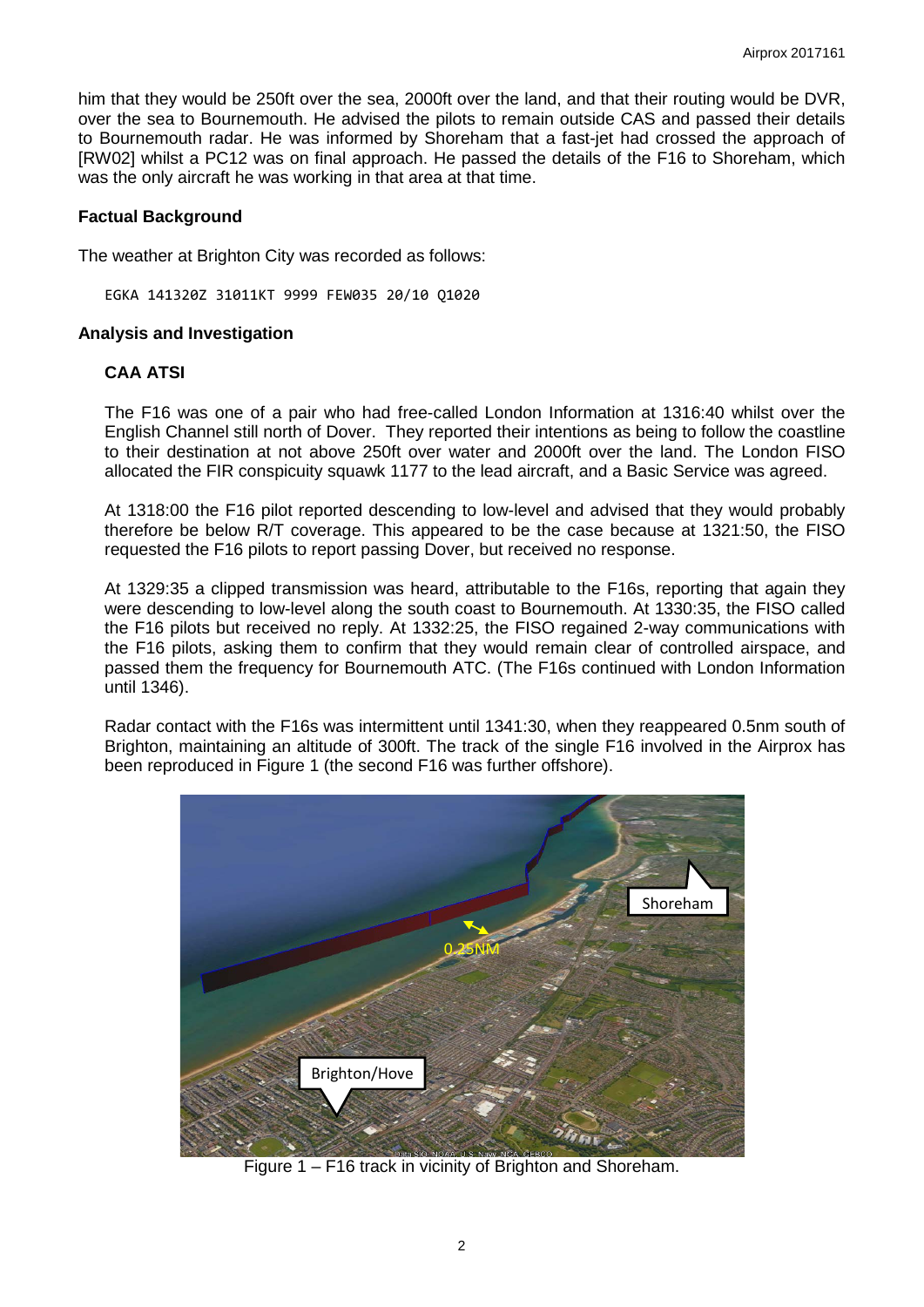At 1341:30, the PC12, which was inbound IFR to Shoreham, crossed the projected track of the F16 which was slightly over 6nm away (Figure 2).



Figure 2 – F16 & PC12 positions at 1341:30.

CPA occurred at 1342:14, with the aircraft separated by 0.9nm laterally and 100ft vertically (Figures 3 & 4).



Figure 3 – 1342:14.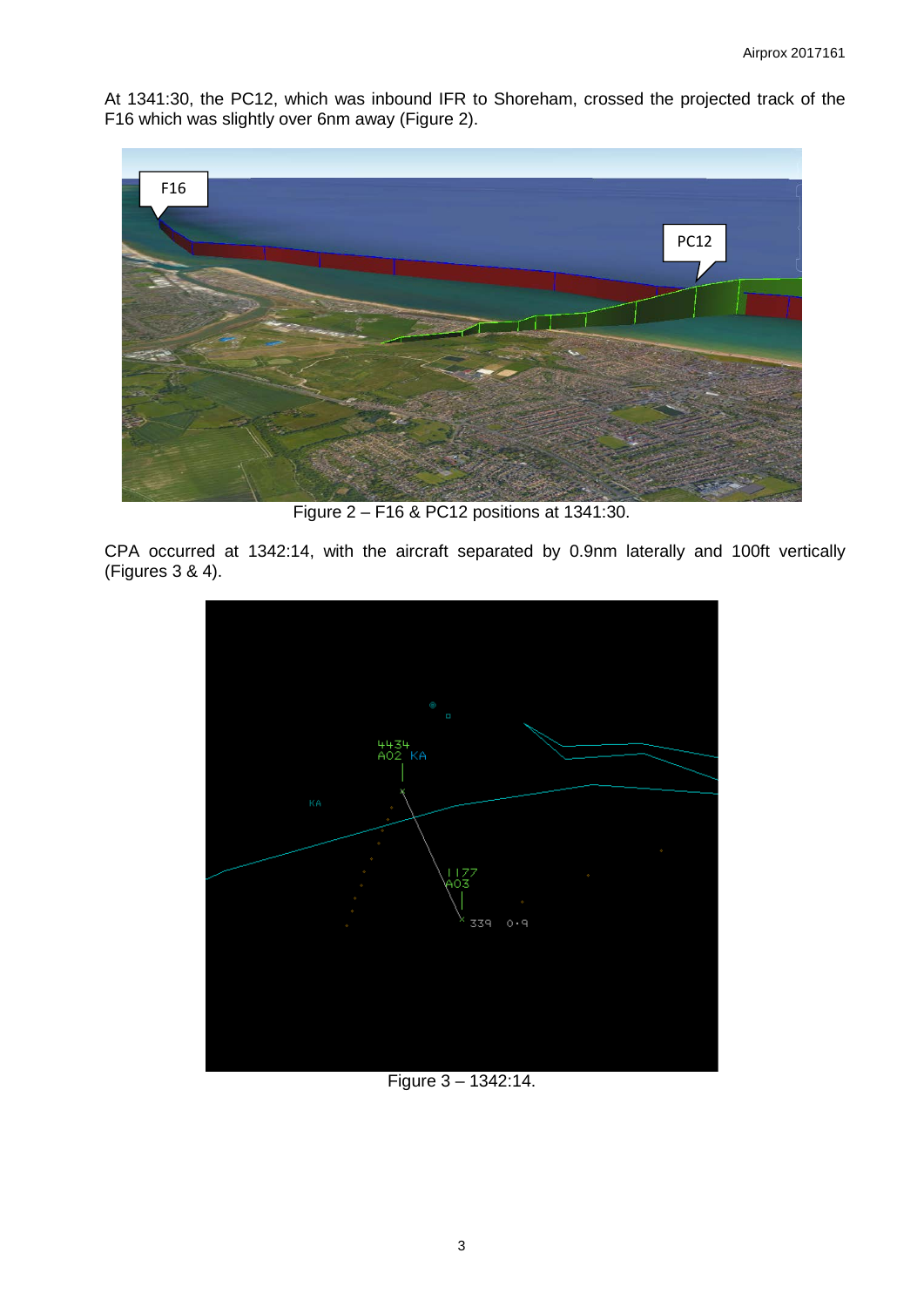

Figure 4 – 1342:14.

At 1342:40 the Shoreham Tower controller made a general broadcast advising the presence of low-level fast-jet traffic westbound.

It was noted that the F16s infringed the Shoreham ATZ at 1342:02, but apparently made no attempt to contact Shoreham (Figure 5).



As shown in Figure 6, the F16s were also in a designated 'Avoidance Area' within Low Flying Area 18 (LFA18). The MAA confirmed that the F16s had not received permission to fly in this LFA.



Figure 6 – Extract from Low Flying Chart LFA18.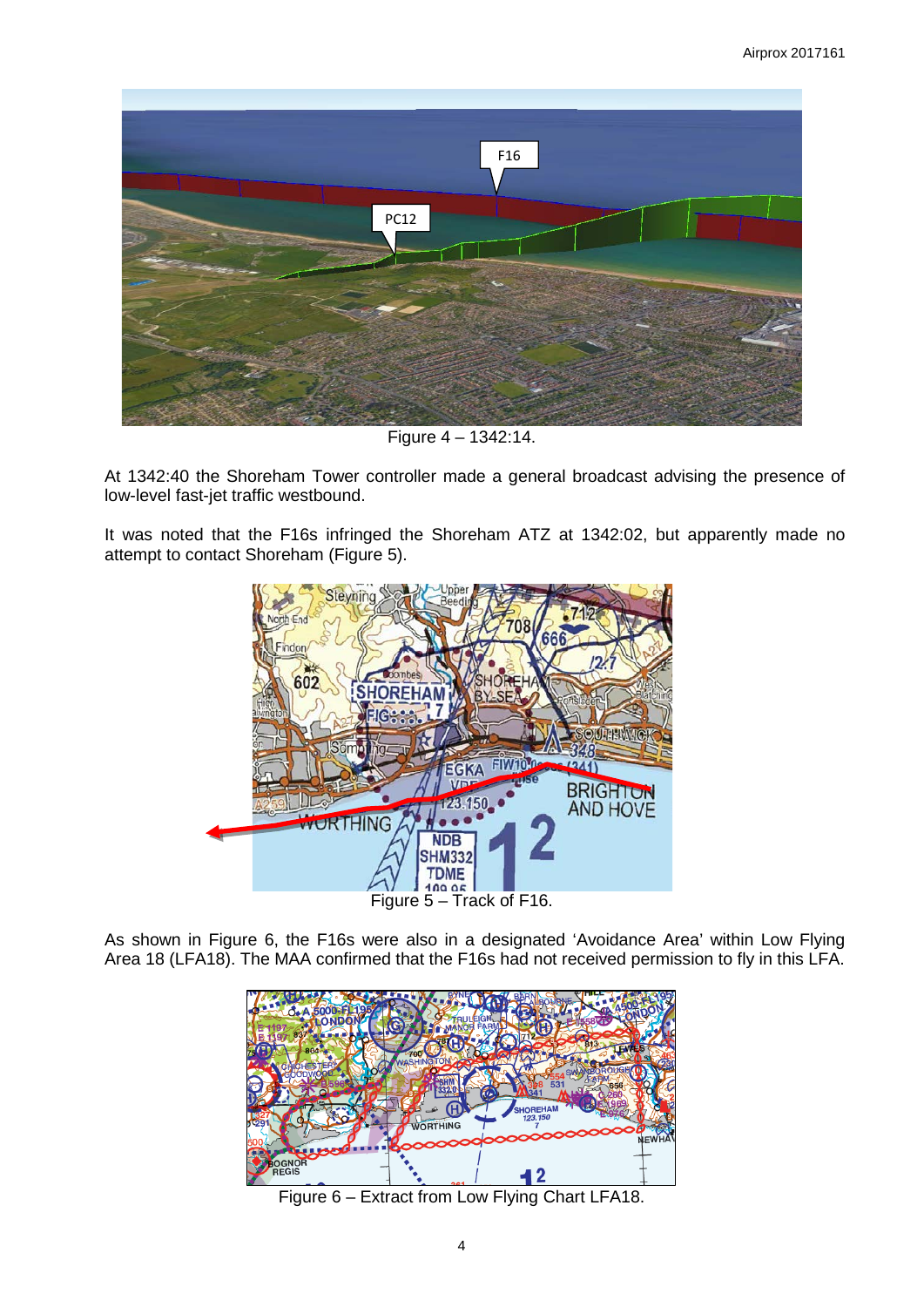## **UKAB Secretariat**

The PC12 and F16 pilots shared an equal responsibility for collision avoidance and not to operate in such proximity to other aircraft as to create a collision hazard<sup>[1](#page-4-0)</sup>. An aircraft operated on or in the vicinity of an aerodrome shall conform with or avoid the pattern of traffic formed by other aircraft in operation<sup>[2](#page-4-1)</sup>. If an aerodrome has an air traffic control unit the commander [of an aircraft] shall not fly, take off or land within the aerodrome traffic zone unless they have obtained the permission of that unit to enable the flight to be conducted safely within the aerodrome traffic zone*[3](#page-4-2)* .

MAA RA 2330 (Low Flying) paragraphs 12 and 13 state:

'**Avoidance Areas.** Fixed-wing aircraft should not enter Avoidance Areas without the prior approval of MOD CAS-AS LF.'

**'Air Traffic Zones.** Aircraft within the UKLFS should not enter Air Traffic Zones including Aerodrome Traffic Zone (ATZ) and Military Aerodrome Traffic Zone (MATZ) without prior permission of the controlling authority.'

The UK Military Low Flying Handbook, Section 1, 01.02.01 (Description of the UK Low Flying System (UKLFS)) states:

'The UKLFS comprises Class G Airspace extending vertically from the surface to 2000'agl/amsl and laterally to the UK FIR boundaries.'

## **Summary**

An Airprox was reported when a PC12 and an F16 flew into proximity within the Shoreham ATZ at 1342 on Friday 14<sup>th</sup> July 2017. The PC12 pilot was operating under IFR in VMC, in receipt of an Aerodrome Control Service from Shoreham and the F16 pilot was in receipt of a Basic Service from London FIR.

## **PART B: SUMMARY OF THE BOARD'S DISCUSSIONS**

Information available included reports from both pilots, the controller and FISO concerned, area radar and RTF recordings and reports from the appropriate ATC and operating authorities.

The Board first noted that the Airprox had been filed by ATC at Shoreham after they had noticed the F16 pass at low-level through the RW02 approach, within the ATZ, behind the landing PC12. Although unauthorised flight within an ATZ could not be countenanced, members noted that the aircraft were separated by about 6nm as the PC12 went through the F16's nose, and 0.9nm as the F16 flew behind the PC12. The PC12 was inbound to Shoreham on an IFR flight plan and had positioned visually for RW02 before being cleared to land.

Members noted that the F16 had been one of a pair routing via Dover and Bournemouth to Fairford for the Air Tattoo. The pilot had contacted London Flight Information and had been in receipt of a Basic Service from the FISO. He had advised them to remain clear of Controlled Airspace and had advised Bournemouth of their details. The FISO had no reason to suspect that they would enter Shoreham's ATZ, but some members wondered whether he should have queried the F16s height of transit when they stated they would be at 250ft over the sea. Foreign military aircraft were not entitled to fly below 2000ft in any part of the UK without approval from the UK MOD, and this included the sea and coastal areas of the FIR. Although the F16 pilots should have been aware of this rule, a timely reminder from the FISO may have prompted them to reconsider their routing. Other members doubted that the FISO would know this regulation given that it was a military rule, and they wondered

 $\overline{\phantom{a}}$ 

<span id="page-4-0"></span><sup>1</sup> SERA.3205 Proximity.

<span id="page-4-1"></span><sup>2</sup> SERA.3225 Operation on and in the Vicinity of an Aerodrome.

<span id="page-4-2"></span><sup>&</sup>lt;sup>3</sup> The Rules of the Air Regulations 2015, Rule 11 (Flight within aerodrome traffic zones) (2)(3).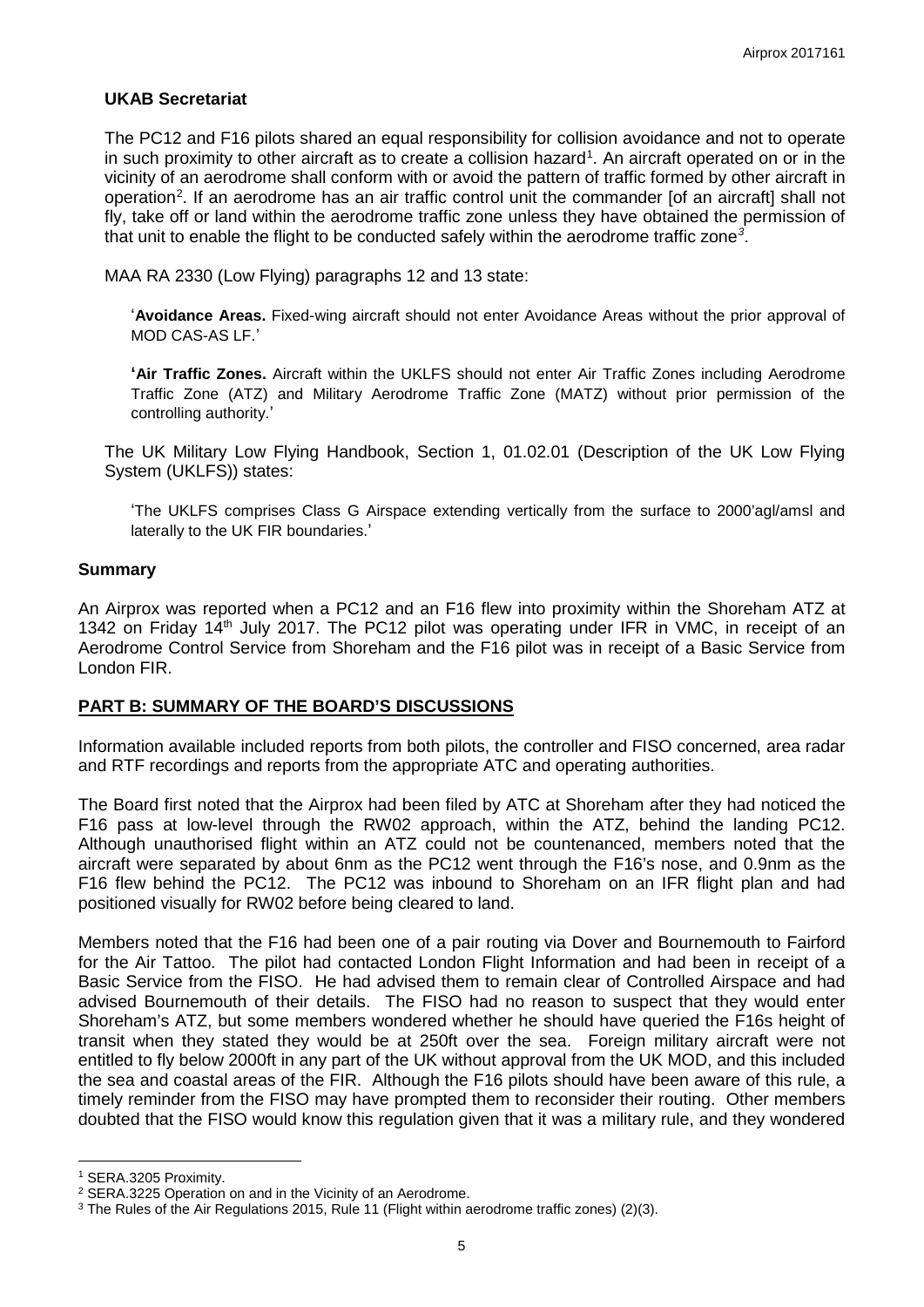whether sufficient prominence had been given to the minimum allowable height for foreign military aircraft transits, and their applicability over the sea also, as part of the Fairford Air Tattoo participation instructions. Notwithstanding, members agreed that, irrespective of the height issue, the F16 pilot's should also have reasonably known that they should not enter an ATZ without permission. The Shoreham ATZ was clearly marked on the applicable maps, and neither had requested or been given permission to enter.

Turning to the cause and risk, some members thought that, notwithstanding the ATZ infringement, the incident was simply a sighting report given the distances involved. However the majority view was that the ATZ penetration had to be recognised as a factor and so the Board quickly decided that the cause of the Airprox was that the F16 pilot had flown through the Shoreham ATZ and into proximity with the PC12. As for the risk, the distances involved led some members to propose that the risk was Category E, normal safety standards and procedures had pertained. However, in debating this point, it was considered that it should not be considered normal procedure for an aircraft to enter an ATZ without permission. Accordingly, the Board assessed the Airprox as risk Category C, no risk of collision.

The Board discussed whether a recommendation should be made to ensure that Fairford provided sufficient information to visiting crews to the Air Tattoo on the procedures required in the UK to carry out low-flying. However, the military members opined that this was already the case, and that it had simply not been complied with in this instance.

## **PART C: ASSESSMENT OF CAUSE AND RISK**

Cause: The F16 pilot flew through the Shoreham ATZ and into proximity with the PC12.

Degree of Risk: C.

#### **Safety Barrier Assessment[4](#page-5-0)**

In assessing the effectiveness of the safety barriers associated with this incident, the Board concluded that the key factors had been that:

#### **ANSP:**

l

**Situational Awareness and Action** were assessed as **ineffective** because the Shoreham controller was not aware of the presence of the F16 until a late visual sighting was obtained, and the London FIR FISO was not aware of the position of the F16 relative to Shoreham's ATZ.

#### **Flight Crew:**

**Regulations, Processes, Instructions, Procedures and Compliance** were assessed as **ineffective** because the F16 pilot did not obtain permission to enter the Shoreham ATZ, LFA18 or the Brighton designated Avoidance Area.

**Tactical Planning** was assessed as **ineffective** because the F16 pilot did not remain clear of the Shoreham ATZ or obtain permission to enter the Low Flying System.

**Situational Awareness and Action** were considered as **partially effective** because the F16 pilot reported that he had avoided a number of aircraft. However, he had not specified that he had seen the PC12.

<span id="page-5-0"></span><sup>4</sup> The UK Airprox Board scheme for assessing the Availability, Functionality and Effectiveness of safety barriers can be found on the **UKAB Website**.